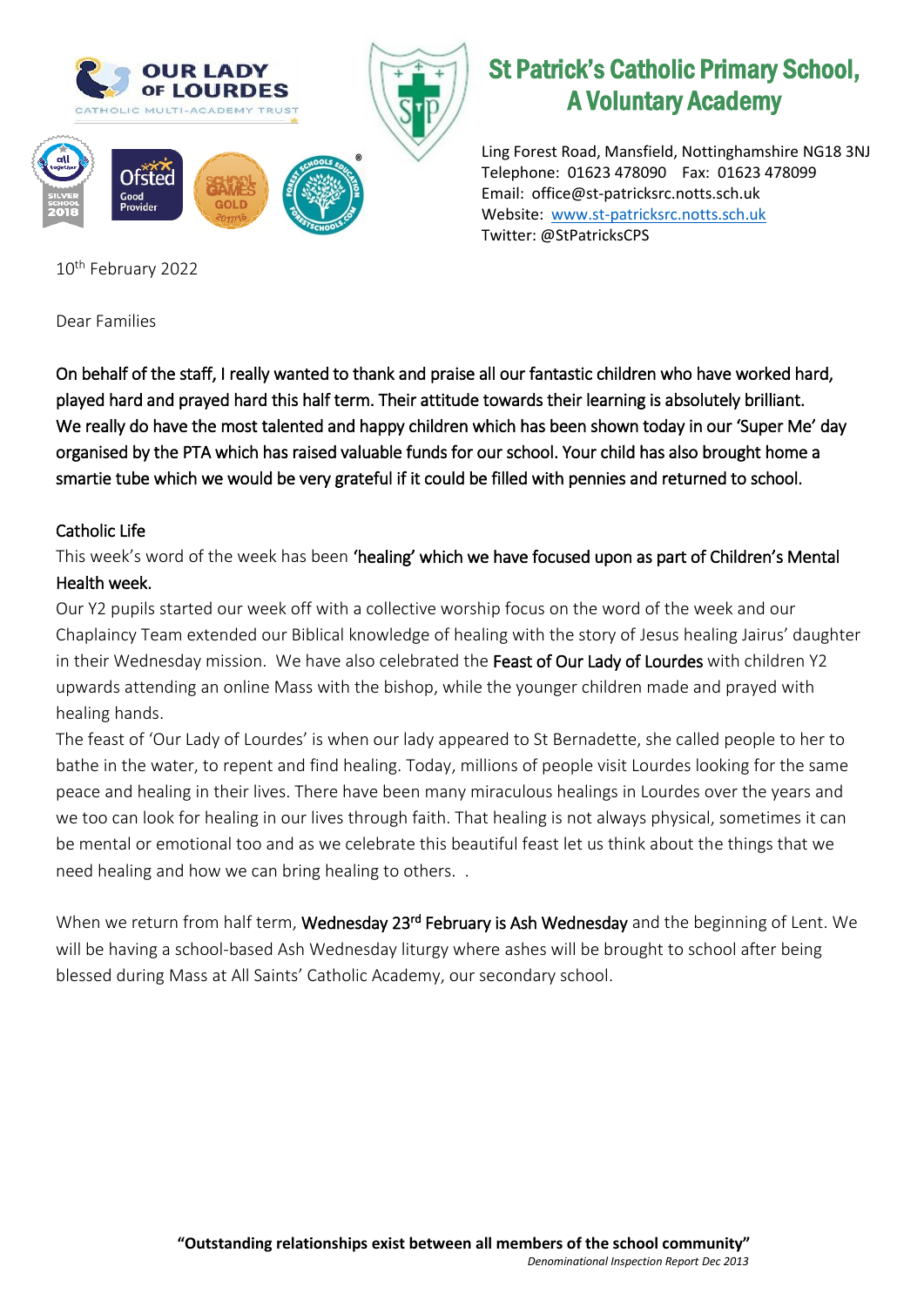#### First Holy Communion Programme

After speaking with Fr. John Kyne, I am delighted to share with you the arrangements for the Sacrament of Reconciliation and the First Holy Communion programme. If you would like to register your interest in your child completing their First Holy Communion this year please complete the form via the link by Monday  $21^{5T}$ February<https://forms.office.com/r/Y13SfUey7y> .

The sessions will be led by school parish catechists at St Patrick's Church before the 11 O clock Mass at 10.20am on the following Sundays:

Sunday 27<sup>th</sup> February Sunday 20<sup>th</sup> March Sunday 27<sup>th</sup> March Sunday 24<sup>th</sup> April Sunday 15<sup>th</sup> May Sunday  $6<sup>th</sup>$  June Sunday 26<sup>th</sup> June

Sunday 24<sup>th</sup> April- Sacrament of Reconciliation after 11 o clock Mass. Saturday 2<sup>nd</sup> July- First Holy Communion @ 11am.

If you are interested in being a catechist for the programme, you are warmly encouraged to speak to Mrs Lund or myself for further detail.

#### Safer Internet Day

On Tuesday we took part in Safer Internet Day 2022 within the theme of 'All fun and games? Exploring respect and relationships online'. For 2022, the day celebrated young people's role in creating a safer internet and the ways they are shaping the interactive entertainment spaces they are a part of. The platforms young people use are spaces for connection, community and collaboration, which is why the Day challenges them to foster supportive relationships and respectful communities, whilst equipping them with the skills they need to keep themselves and others safe in these spaces.

There are some emerging safety issues in these spaces, as well as issues young people have been navigating for some time; particularly the lack of respect individuals display towards each other, groups 'ganging up' against other groups, and the sense that it is easy to 'get away' with negative behaviour such as meanness, bullying and swearing. The story, 'Little Bird's Bad Word' was used last week with our younger children, when we looked at word choices during our 'Care don't Swear' week, can be shared at home via: <https://www.youtube.com/watch?v=vTgVQktfpwQ>

All classes in school took part in Safer Internet Day activities. This provided pupils with valuable information and practical ideas about how they can stay safe when using technology. The day was launched with ageappropriate assemblies led by Mr. Kitchinson and Mrs. Lund and the children have continued learning in this week's RSHE lessons. Details and links were sent out by Mr Kitchinson's Parentmail message, so please take time to revisit these resources and updates with your children and update your own knowledge on any new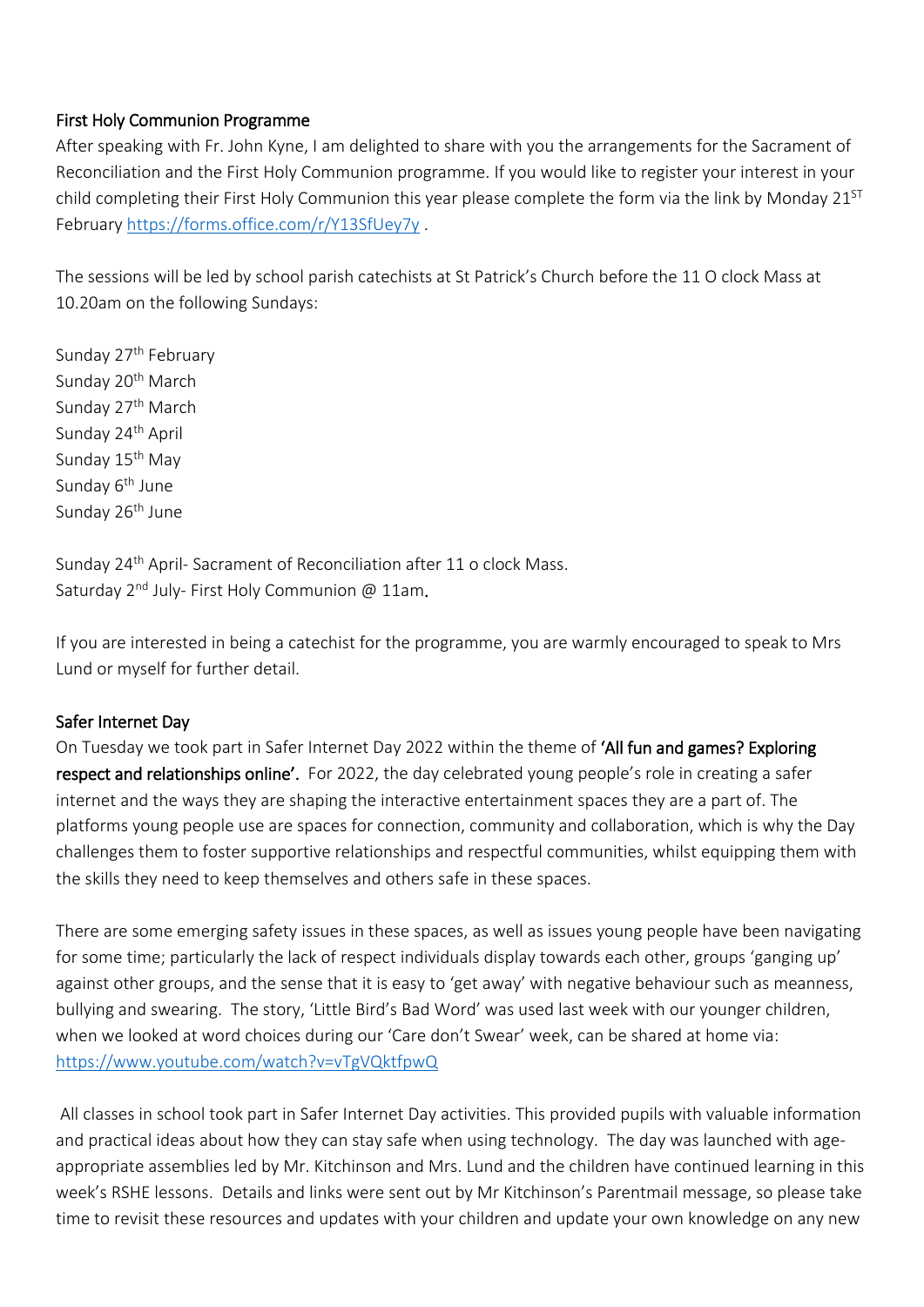

# St Patrick's Catholic Primary School, A Voluntary Academy

Ling Forest Road, Mansfield, Nottinghamshire NG18 3NJ Telephone: 01623 478090 Fax: 01623 478099 Email: office@st-patricksrc.notts.sch.uk Website: [www.st-patricksrc.notts.sch.uk](http://www.st-patricksrc.notts.sch.uk/) Twitter: @StPatricksCPS

safety measures you can add to your devices. For

example, in KS1, children learned more about messaging and ways to prevent in-app purchases, even on free games and in KS2, appropriate messaging and ways to report and respond appropriately were covered.

As part of our commitment to support families in keeping safe online, we are able to give all parents the opportunity to access the safer schools app. The Safer Schools App is your school's digital safeguarding communication and training toolkit. It has been designed by safeguarding professionals to help make your entire school community safer online. Our online contextual safeguarding information is tailored to specific roles providing your school with access to contemporary, credible and relevant content. Our Safer School's App will help you educate, empower and protect your entire school community.

Scan the QR code to download the Safer Schools App for your device! Alternatively download straight from the App Store or Google Play by searching 'Safer Schools'.



Login to the app

1. Select Our Lady of Lourdes Catholic Multi-Academy Trust from the dropdown menu and click 'continue'.

### 2. Enter the four digit entry code 7440

3. Alternatively the user can scan the QR entry code for their role (table below) by clicking the 'Scan QR code' button on the app login screen, which will automatically log the user in.

By teaching children a safe way to use the internet, we are enabling them to use it to its best abilities. Below are some apps which the children could use to support their learning:

White Rose 1 minute Maths app



Numbots and Times Tables Rock Stars



**"Outstanding relationships exist between all members of the school community"** *Denominational Inspection Report Dec 2013*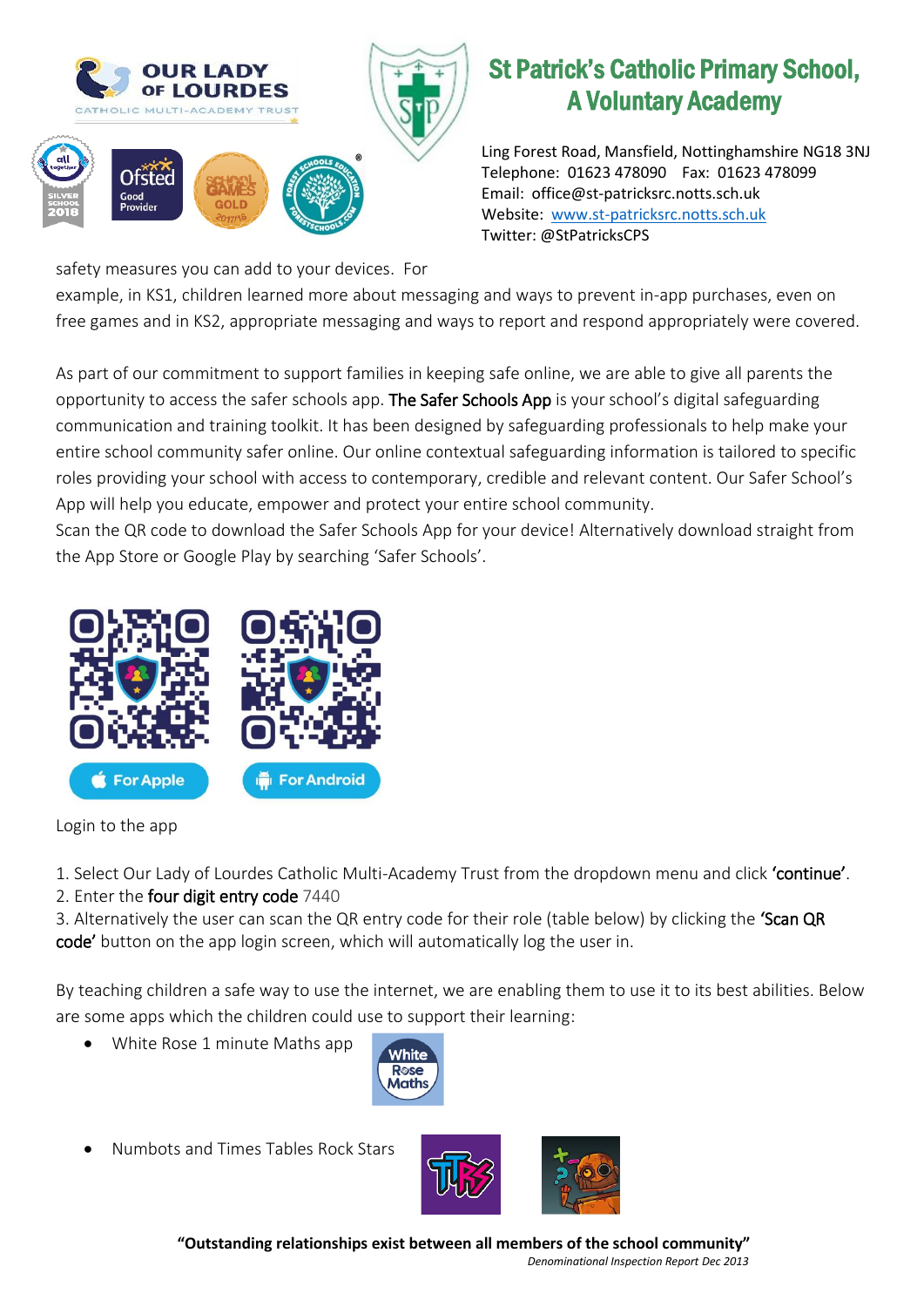In this world of social media, it is more important than ever that we have a close home-school partnership and we ask for your support in educating and guiding your child to be responsible and safe in their usage of the internet. Please do spend time with your child reading the attached Esafety leaflet. Please feel most welcome to contact Mr Kitchinson should you wish to discuss any aspect of this topic. We are also holding a Safety internet workshop on Thursday 24<sup>th</sup> February between 4.15-4.30pm via Teams for all.

#### Schools multi skills event

This week Miss Bingley and Miss Whelan took some of our y3/4 pupils to a multi skills event at Manor Academy. The pupils involved showed their great team sports skills and came 2<sup>nd</sup> overall. A big well done to all those pupils involved and thanks to the staff for enabling this event to happen. Coming up over the next half term we have:

- Tuesday 1st March– Yr 5/6 Striking and Fielding (Girls only)
- Tuesday 15th March Yr 5/6 Tag Rugby
- Tuesday 22nd March Yr 3/4 Tag Rugby
- Wednesday 30th March Yr 3/4 Dance Festival

Please keep a look out for the parentmail to sign up for these events.

#### Staffing News:

#### Sports Teaching Assistant Apprentice

As part of our commitment to sports and well-being, we have welcomed our new Sports teaching assistant apprentice Miss Hannah Francis who will be working alongside all the classes during their PE and well-being sessions and running lunchtime and after school sports.

We are also looking forward to welcoming Mrs Gregory back into Y1 after half term following her maternity leave.

#### PE days for the second half of next term are as follows:

| Monday    | Y3        |
|-----------|-----------|
| Tuesday   | Υ2        |
| Wednesday | Y1 and F2 |
| Thursday  | Y4 and Y5 |
| Friday    | Υ6        |